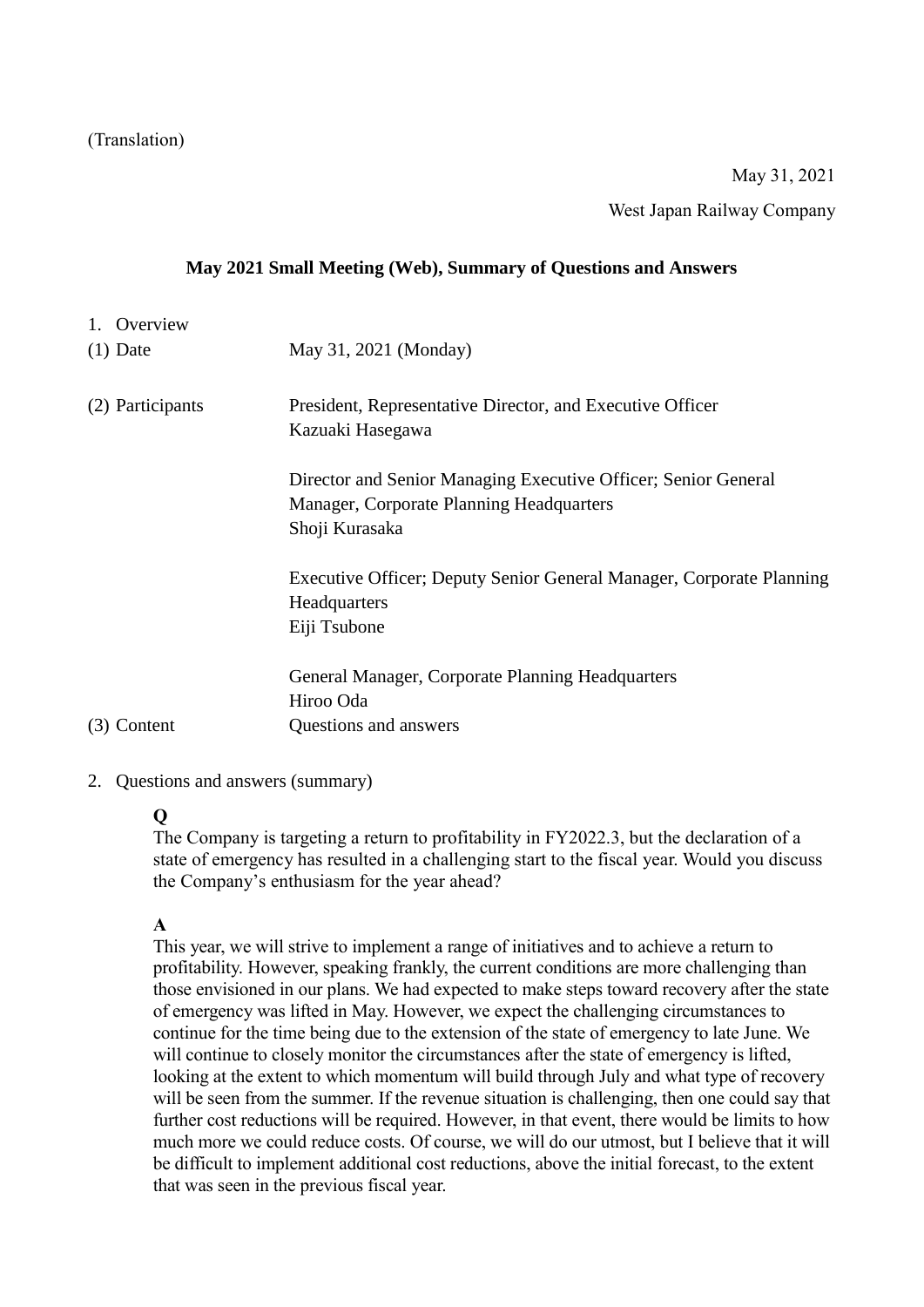Due to the reevaluation of methods of depreciation, depreciation will decline in FY2022.3. Therefore, will there be a further reduction in the forecast of ¥785.0 billion for nonconsolidated operating expenses in FY2023.3?

## **A**

In the recently announced revision of the medium-term management plan, the forecast for non-consolidated operating expenses in FY2023.3 is ¥785.0 billion. As you mentioned, the method of depreciation for Shinkansen rolling stock has been reevaluated, and theoretically, the resulting reduction will be about ¥10.0 billion. On the other hand, to a considerable extent, we have been implementing urgent cost reductions since the time of the revision of the medium-term management plan. With safe, secure transportation as our priority, there are limits to the continued implementation of urgent reductions. Also, the more that we implement measures involving timing adjustments, the greater the burden that we will face in future years. Accordingly, we cannot postpone things indefinitely. If there is a recovery in management conditions, then we would also like to reward our employees for their hard work. Consequently, at this point, we are not changing this forecast.

# **Q**

Please discuss the enhancement of coexistence with local communities, as mentioned in the revision of the medium-term management plan. Also, is this related to the issue of the local lines?

# **A**

The enhancement of coexistence with local communities also involves measures linked to expanding revenues and securing profits. We will do our best to implement these measures going forward. Increasing revenues involves promoting the use of the Shinkansen as well as the use of various businesses. In urban development, we will aggressively step up our initiatives. We think that, if local communities are invigorated and exchange among regions is promoted, then there will be a favorable effect on our railway business as well as our hotels, in-station businesses, etc.

Rather than working for the benefit of the Company alone, we want to follow a path that is a Win-Win and also benefits local communities, municipal governments, and businesses and other organizations. The coronavirus crisis is leading to diversification of working styles and lifestyles. New value is being discovered, and region areas are the focus of growing attention. To accelerate these trends, there are limits to what the Company can do by itself. Accordingly, in cooperation with other companies, we will strive to advance initiatives, commercialize services, and promote the Shinkansen and mid to long distance travel. It will be difficult to capture new demand simply by offering high-quality services at reasonable prices, as with the transportation measures to date. We will work to foster new flows of people, and from this perspective as well, to continue to enhance coexistence with local communities.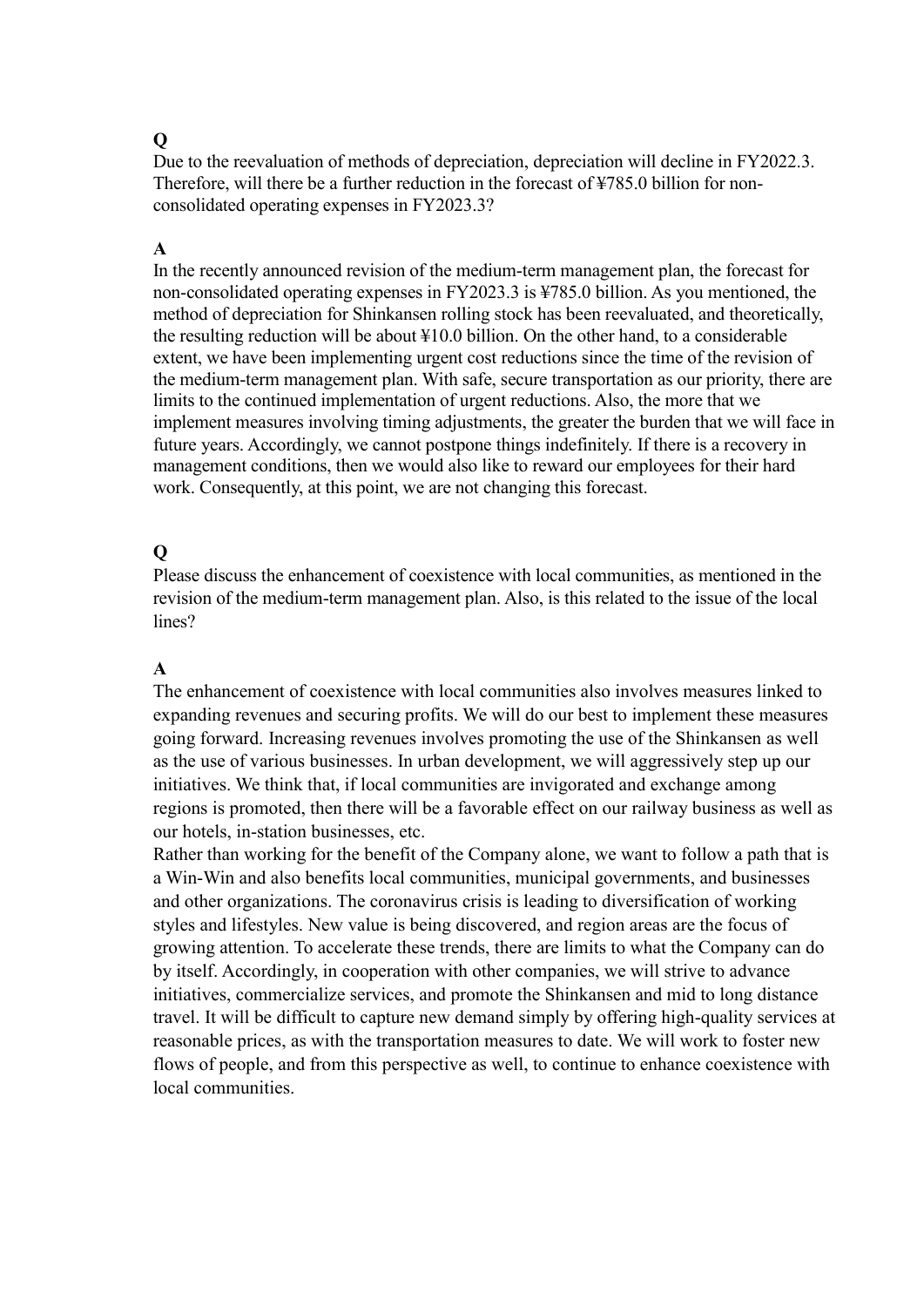Also, within the overall railway network, local lines have been supported internally, that is, through the use of the Shinkansen and Kansai Urban Area conventional lines. However, considering the current circumstances and the usage situation in the post-coronavirus period, we can no longer simply consider the network as a whole, and we believe that we will need to actively address this situation. We will need to energetically raise issues with local communities about whether railway transportation services are appropriate for the community, including the best form of transportation for the community going forward. Achieving more-efficient, optimal transportation services is an issue that extends beyond the Company itself. It will also be necessary for members of local communities themselves to more actively take the initiative in regard to regional transportation systems. We will advance dialog in a way that fosters a sense of mutual empathy and a spirit of working together. We are committed to working together to find solutions while steadily advancing dialog.

#### **Q**

I would like to ask about growth opportunities, such as the Umekita underground station, the Hokuriku Shinkansen extension, and the Osaka/Kansai Expo, and about how those opportunities will contribute to earnings.

#### **A**

We will focus our management resources on future growth opportunities and topics, and strive to leverage them as engines of growth for the entire Group and the region. Lifestyles and values are changing due to the coronavirus crisis, and we think that even with domestic travel, there will be a shift from the previous short-term style of travel, such as one-night, two-day trips, to a more European/U.S. style of travel, such as long-term stays and excursions. The western Japan area has long had abundant tourism resources, such as in Kansai, Hokuriku, Sanin, and Setouchi. Travel demand is expected to recover when the coronavirus issue is resolved, but for the time being overseas travel may be limited. Accordingly, we expect to see a trend toward domestic travel and the rediscovery of tourism resources in Japan. Though the recovery of inbound will take time, it seems likely that there will be gradual recovery, and we think that conditions are likely to either return to or exceed the level before coronavirus. We are preparing for the opening of the Umekita underground station in spring 2023, and in conjunction with this we are advancing the redevelopment of the area surrounding Osaka Station. With the growing appeal of Kansai, centered on Osaka, the opening of a new facility by Universal Studios Japan, and other factors, the Kansai region will likely draw attention as an urban tourist destination. In addition, redevelopment initiatives are moving ahead in core regional cities, such as Hiroshima and Okayama. The invigoration of core cities will also lead to the promotion of flows of people among regions. There are few megacities in the western Japan area, but there are a large number of core regional cities that have extremely high potential. Going forward, we will work hard to leverage this potential.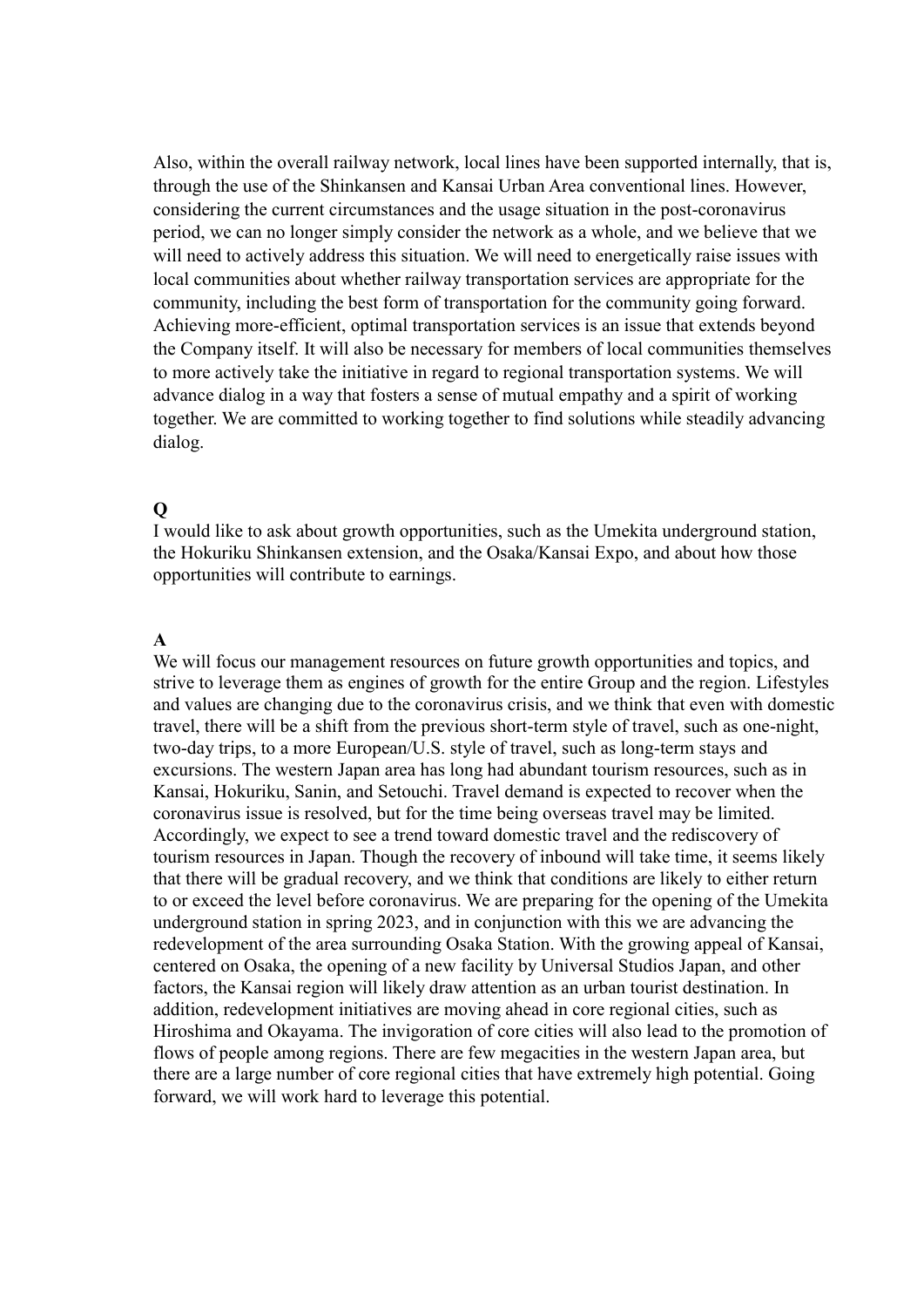Has the coronavirus situation resulted in the discovery of new demand? With railway usage not expected to return to the level before coronavirus, how will the Company supplement revenues?

## **A**

In the railway business, the need for seating on commuter trains is increasing. We have started a fee-based seat service on special rapid service trains and are providing the service on limited express trains during commuting hours. Services that facilitate social distancing and offer passengers assurance that they can sit are becoming popular. Going forward, we will continue to expand initiatives to facilitate the maintenance of revenues, even if the number of uses declines, by providing better service aligned with needs. In tourism, for example, we are advancing glamping in order to address outdoor demand, which has increased due to the coronavirus crisis. In addition, we are working together with municipal governments and other companies to implement initiatives, such as for Life/Workation Subscription and migration to regional communities. These initiatives have been well received. In regard to the latter, for people who live in the suburbs of the Kansai metropolitan area and commute to Osaka or another urban area several times a month, we are conducting verification testing, with residences provided by the municipalities and discount railway tickets from the Company. In addition, new working styles are becoming established, and in this setting we are working together with JR East to build workplace networks. The roll-out of services for companies, under which corporate contracts are concluded with companies and those companies provide services to their own employees, seems to be leading to further promotion of usage. We are strengthening corporate sales, and we will investigate the needs of companies and consider if we can develop products to meet those needs.

#### **Q**

I would like to ask about the Company's approach to the fare policy.

#### **A**

Railway fares and Shinkansen express train charges are set through the price-cap method under the total-cost method. Raising fares requires that revenues, under the total cost method over the subsequent three years, are expected to be lower than total costs. For the Company, we consider raising the fare base to be the last resort, and we are not considering this type of fundamental fare revision. First, we will implement measures where we can leverage self-help, such as cost reductions and creation of new demand. Moving forward, there might be certain situations in which we will need to raise fares and charges, but even in those cases, for example, we will be able to implement them within the existing rules, such as additional seasonal charges or revision of planned discount tickets. Accordingly, we will consider these measures while focusing on the effects.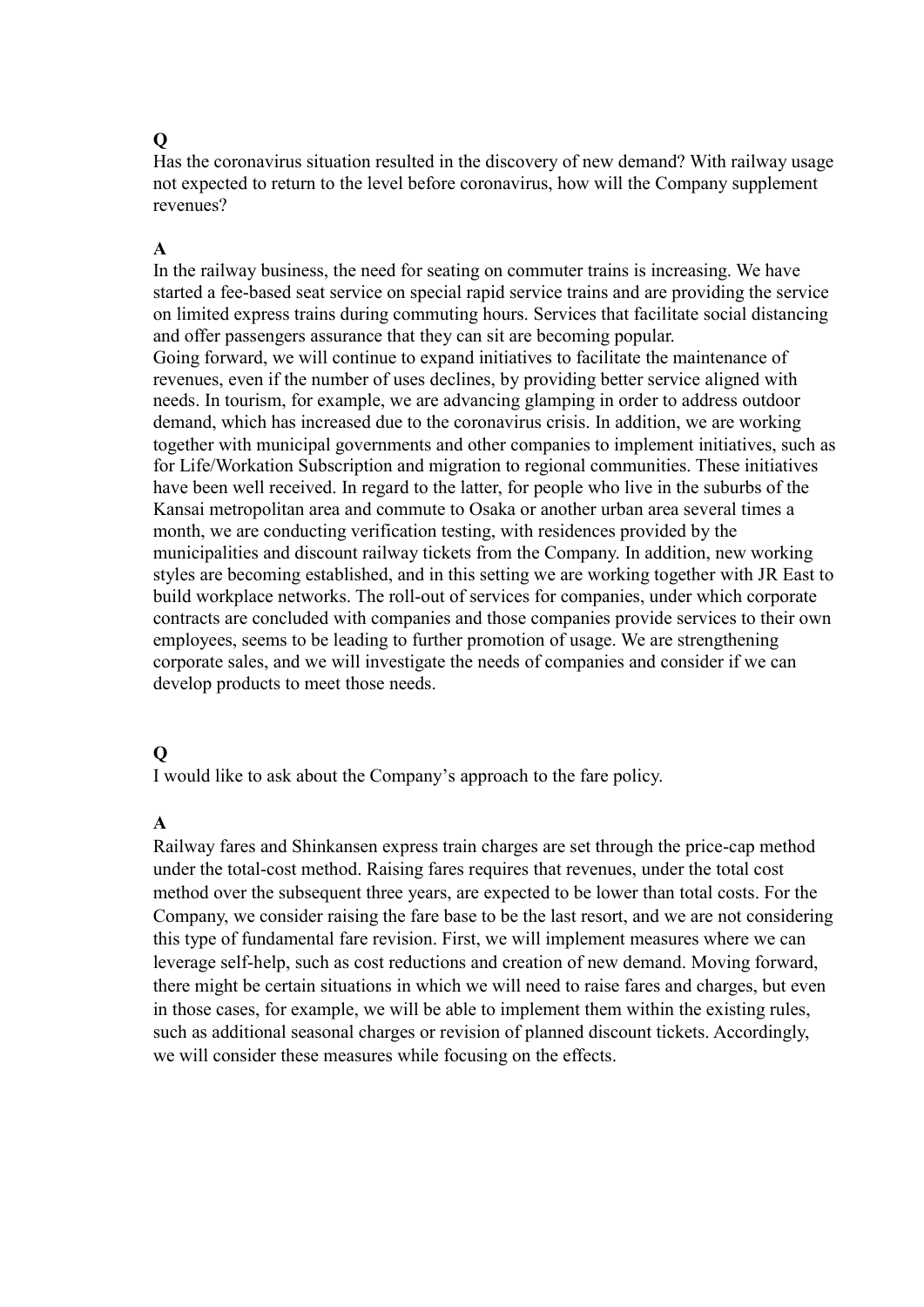In regard to competitiveness in the hotel and travel businesses, what is the outlook for these businesses after the implementation of structural reforms?

#### **A**

In regard to disclosure, the hotel business is divided into the other businesses segment and the retail business segment. The business is divided in this way due to the circumstances regarding its establishment. Considering differences in price ranges, customers, and hotel formats, we believe that, at this point, it would actually be difficult to manage them under the same system, and that it is better for each area to aim for the optimal results for its circumstances. Of course, we are confirming the situation from a Companywide resource allocation perspective.

Circumstances are currently challenging in the hotel business, but there is no change to the competitive advantage of locations near stations. Up to this point, our occupancy rates have been several points better than those of nearby hotels. In the future, we will strive to increase prices through the provision of higher quality services. In addition, we are advancing reforms to increase profitability, including through low-cost operations. We believe that those measures will produce results, and if domestic and inbound demand returns, we will be able to generate profits. In the travel agency business, we need to change our operations. We will need to take aggressive steps to close stores and then to convert agency sales centered on stores into online sales. We will also substantially reduce the workforce. On the other hand, we will leverage communications capabilities to address the needs of municipal governments and corporations, and work to newly expand the solutions business outside of the scope of travel agency operations. For example, we have received orders for administration of government related projects, such as vaccine-related matters and various executive office related items. We will advance operations in this area in the future. We will take steps to change the content and strengthen our operations.

#### **Q**

From the perspective of a railway operator, hasn't the real estate market changed significantly from the period before coronavirus?

#### **A**

Our real estate business started with the utilization of the assets that we originally held. As we acquired know-how, we steadily expanded the business to in-station operations, facilities near stations, and development outside stations. We are confident that we can steadily expand the real estate business, but, as you stated, the market is changing. In residential real estate, the circumstances are favorable, but in offices, the diversification of working styles is starting to have a small effect on the market overall. In residences as well, there are changes in the services provided and in the value wanted, such as the enhancement of the teleworking environment. Going forward, we will advance the real estate business while closely monitoring these changes and focusing on asset efficiency.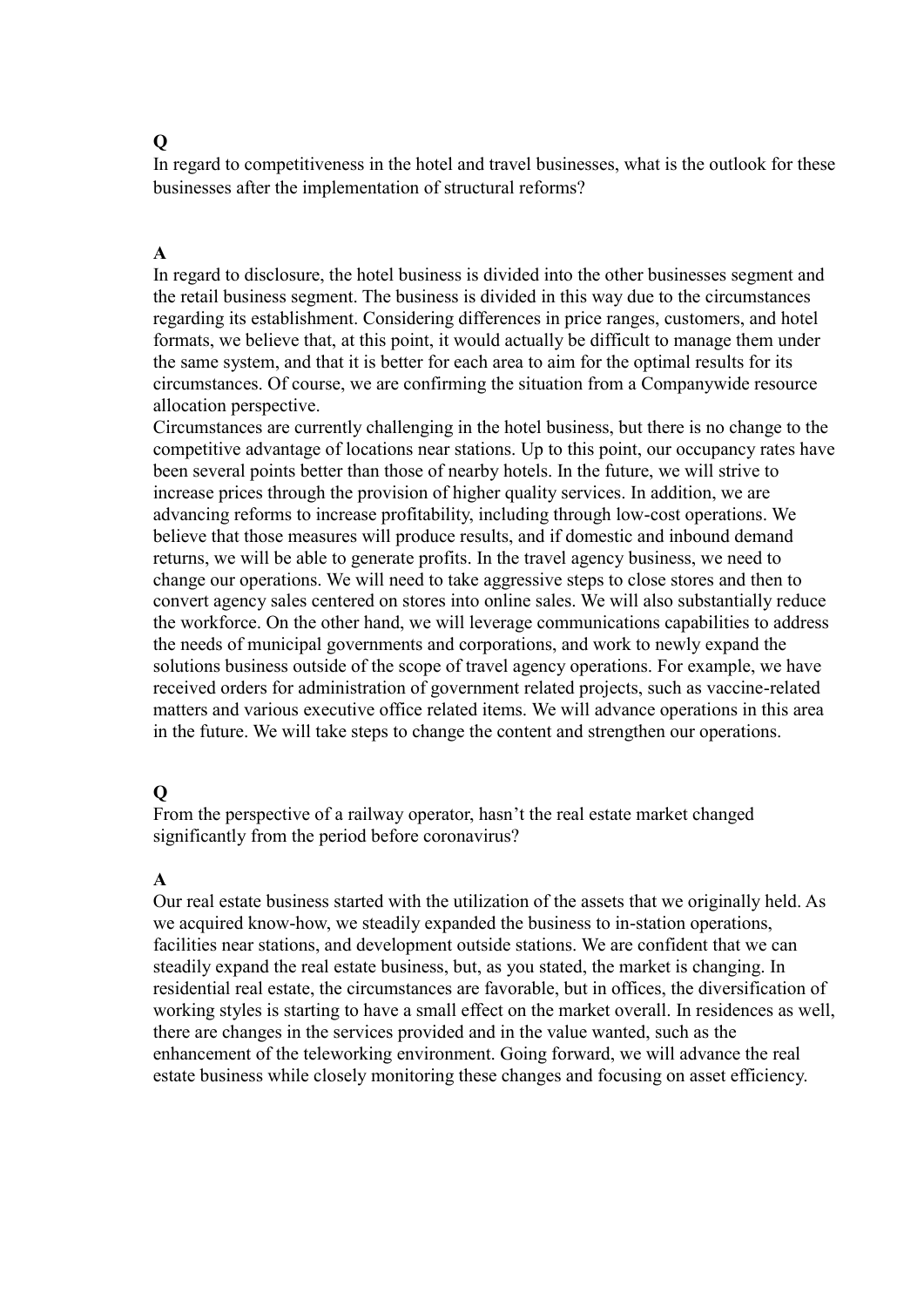In the development of the area west of Osaka Station, with a target of successive opening from 2024, what types of facilities will be built, and what kind of area value will be created?

## **A**

The Company is advancing measures in preparation for moving the Tokaido Branch Line underground and for the opening of the new station in Umekita. In addition, progress is also being made in the the development of the Umekita area through joint ventures among other companies as well as through joint operations between the Company and Japan Post, etc. In these ways, from 2024 the entire area will change significantly, and there will also be the Osaka/Kansai Expo in 2025. We expect the Kansai region to be a focus of attention. Looking at offices, there might be some concern about excess supply.

However, the location around Osaka Station is superior, and there are a large number of old properties in Osaka. Even though other companies have a supply of large-scale buildings, there is strong demand for relocation, and considering the advantages of the Umekita area, we think that inquiries will be strong. Even under the current conditions, the office vacancy rate in the Osaka area has not increased to the level in the Tokyo area. Up to this point, the main style has been the renting of a large floor to a single tenant. However, going forward we will work to meet new demand for flexible styles that facilitate layout changes and offer enhanced communication spaces. We are also considering such measures as the establishment of set plans under which customers will have center offices at the new Osaka Station building and shared offices and multiple base offices at other locations along railway lines.

#### **Q**

What types of assets will be included in the Company's asset liquidation and replacement initiatives? Also, would you discuss the purposes of asset liquidation?

#### **A**

We recently established a private real estate fund, and we are aiming for an asset scale of approximately ¥30.0 billion in several years. We will advance real estate liquidation initiatives, with consideration for REIT formation. In regard to the purposes, for the time being, the purposes include securing cash and profits. However, to further strengthen the real estate business as one of our business pillars, another important purpose will be building a framework for the expansion of earnings while utilizing outside capital.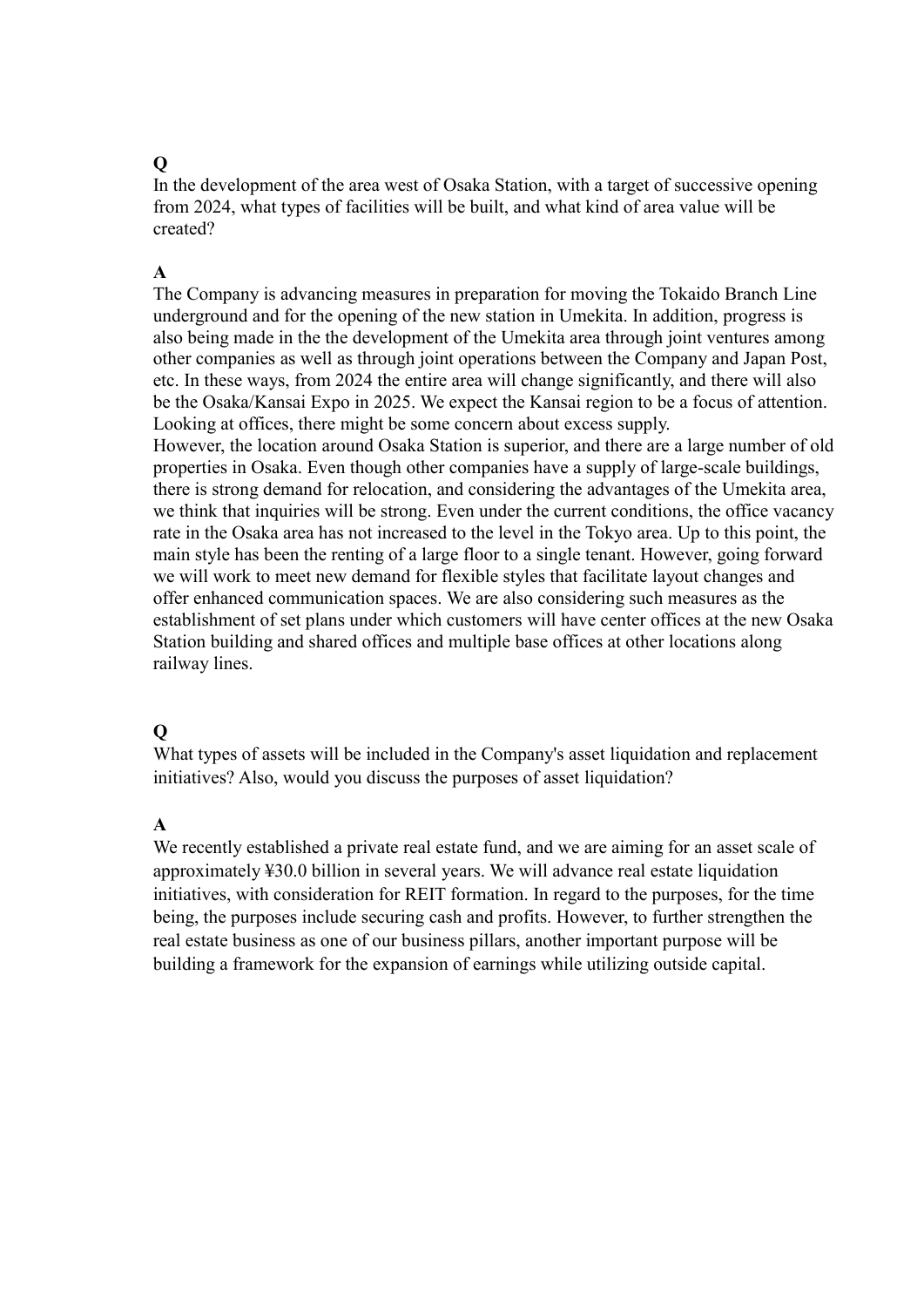To maximize the earnings obtained through the digital strategy, what businesses and functions will need to be introduced?

## **A**

For the digital strategy, targeting earnings, we think that an important point will be how to implement a one-package approach to the railway and non-railway businesses. For example, our shopping center business point members are not necessarily heavy users of railway services, and the frequent users of our railway services do not necessarily visit our shopping centers. However, if customers can use their points throughout the Group, we will be able to leverage the strengths resulting from being a Company that offers means of transportation. For example, one possible scenario is as follows. If passengers can accumulate points through shopping and then use those points to take the Shinkansen from Osaka to Kyushu, then Shinkansen users will include people who have not used the Shinkansen very much up to this point.

Those customers will draw other customers, and the number of users will expand further. The market will expand, with non-railway businesses encouraging customers to use railways, and vice-versa. To address the issue of how we will analyze and utilize the ICOCA member data that we currently hold, we are strengthening our data analytics capabilities, including human resources development. From that perspective, we increased our investment in GiXo Ltd. through Group companies, and we announced that we would expand our collaboration. In addition, from the perspective of service packages, collaboration with other JR companies will, of course, be important. We have announced the start of EX-MaaS, on which we collaborated with JR Central. In addition, collaboration with other railways and with municipal governments, which are working to attract tourists, will also be indispensable. Going forward, we will further strengthen collaboration with other companies, etc., and work to enhance appeal from the customer viewpoint.

#### **Q**

What level of capital expenditure is the Company considering under the next medium-term management plan? Also, how will the Company approach the reevaluation of its business portfolio and assets?

#### **A**

We will need to implement restructuring initiatives, including for the business portfolio. An important issue for the Company will be how to advance our railway business, the core of our operations, into the future, and we are considering how we should invest. As we stated when we announced the revision of the medium-term management plan, we are aiming for a D/E ratio of approximately 1 time in FY2028.3, and we need to achieve a recovery in our financial foundation. In addition to safety investment, we will also need to implement growth investment. With that balance, we are aiming to achieve the FY2028.3 target. However, achieving a D/E ratio of approximately 1 time in FY2028.3 will require considerable effort. We will need to increase operating cash flow, and in addition we must enhance investment efficiency. Accordingly, during the next medium-term management plan, we will likely have to make a reduction in comparison with the level of ¥1,250.0 billion under the current medium-term management plan. On that basis, we will achieve a balance between safety investment and growth investment. In any event, we will need to achieve a recovery in our financial foundation. To acquire the resources needed for that, it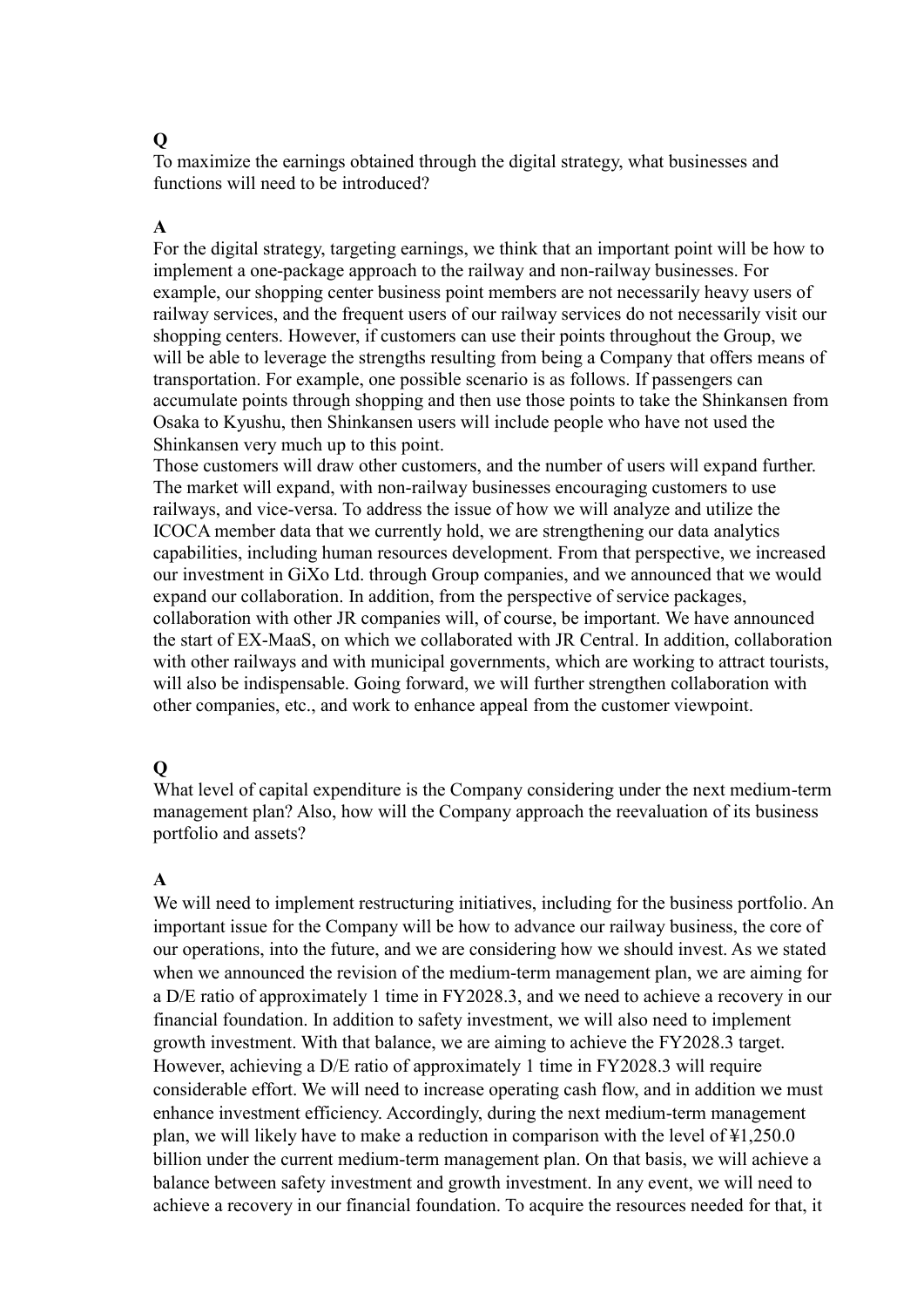will be important to restore operating cash flow through structural reform, etc. In addition, we will dispose of inefficient assets, sell assets to funds as was done in FY2021.3, etc. While securing short-term profits, we will make preparations for the real estate business, which has higher asset efficiency.

Core regional cities are being reevaluated, and decentralization is the focus of attention. This involves more than links to Tokyo and Osaka, which have previously drawn attention. We believe that links among regional cities will become increasingly important, and the Company will take steps in those areas. We will also invest to advance digital transformation, such as one-to-one marketing and maintenance system change initiatives that utilize data. In addition, we will step up environment-related investment.

#### **Q**

Would you discuss how the Company will increase profitability in the railway business? Also, will you disclose a target for that increased profitability?

#### **A**

The railway business consists of a deep framework that requires large amounts of equipment and human resources. Accordingly, while utilizing DX, we will advance structural reforms, such as productivity enhancement and working-style reform, and manage the railway business in a sustainable manner. On that basis, we will address those areas with high fixed costs and weak ability to adapt to change. We believe that this approach will be important. Specifically, an important issue will be the extent to which we can lower the break-even point in the railway business. We must lower the fixed cost ratio and transition to a framework that facilitates the provision of transportation services with a higher share of variable costs. Shifting toward variable costs covers a wide range of meaning and a variety of initiatives, but a common point involves addressing the earnings structure. One example is changing certain regular trains to extra trains and operating them in a flexible manner in line with demand. This initiative will be challenging to accomplish, but it will also involve a shift to variable costs. Targeting the reform of the revenue structure, we are advancing digitalization. Customer needs are undergoing a variety of changes, and in this setting it is necessary to focus on carefully determining the needs of each individual. We must implement this approach, not only in the railway business but also in other businesses. In the railway and non-railway businesses, rather than the previous mass marketing, we will work to identify and address new needs through one-to-one marketing. Through the repeated implementation of these types of initiatives, I believe that we will be able to strengthen our ability to address risk and our ability to address change. We are not at the state at which we can disclose detailed target figures, but we will continue to do our utmost moving forward.